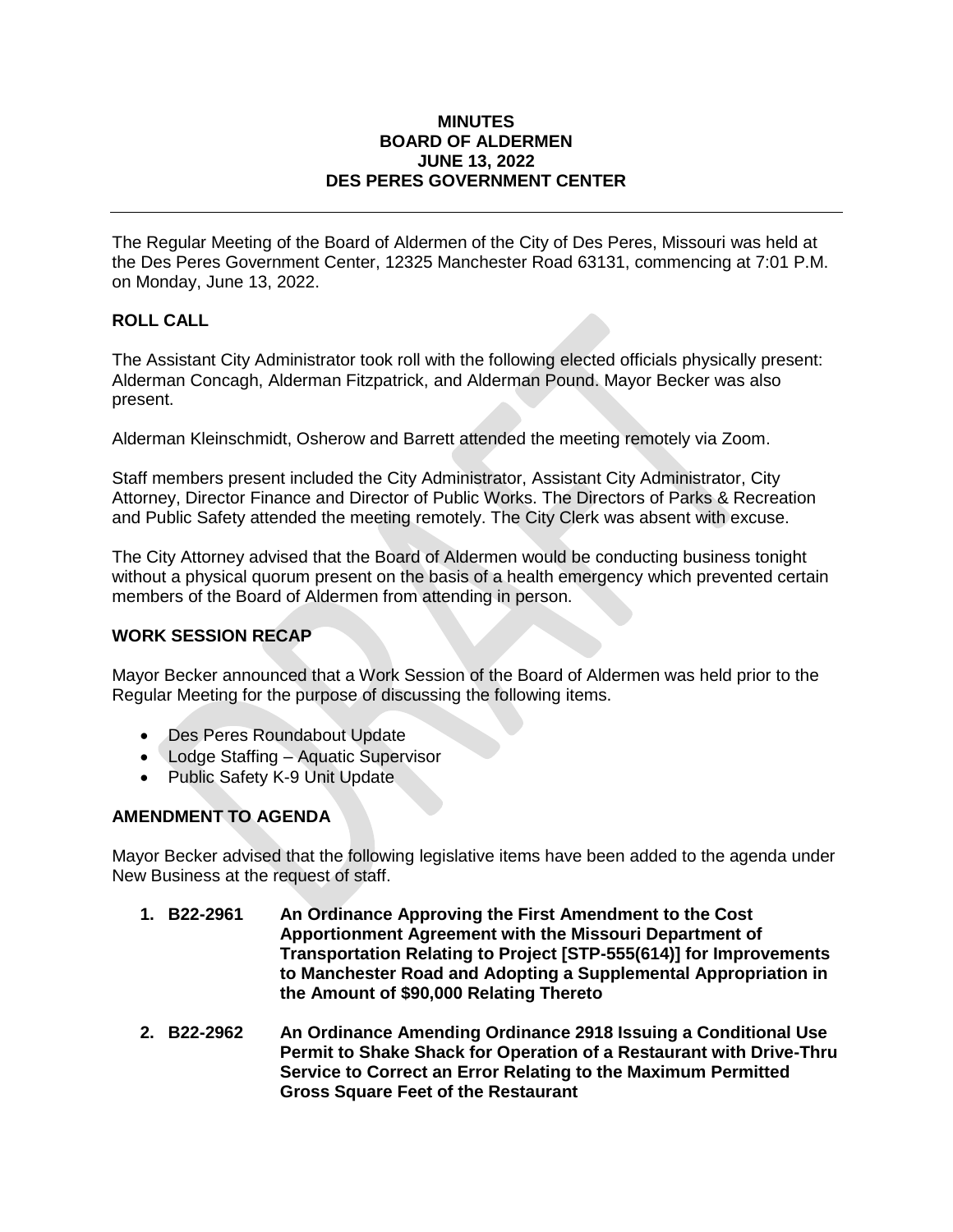### **PUBLIC HEARING**

#### **1. Petition for a Conditional Use Permit for Operation of a Restaurant PETITIONER: Koibito Poke Fresh Eatery LOCATION: 13275 Manchester Road in Des Peres Pointe**

The Assistant City Administrator read aloud the following exhibits relative to the Public Hearing on Koibito Poke Fresh Eatery:

- 1. Notice of Public Hearing of June 13, 2022 advertised in the St. Louis Countian on May, 16<sup>,</sup> 2022:
- 2. Notice of Public Hearing posted at the following locations: (1) Des Peres City Hall, (2) Des Peres Website on May 16<sup>th</sup> 2022
- 3. Bill 22-2956 An Ordinance Granting A Conditional Use Permit for Operation of a Restaurant to Koibito Poke at 13275 Manchester Rd
- 4. Public Hearing Notice sent to residents and businesses within a 300 sqft radius of 13275 Manchester Rd.
- 5. Municipal Code of the City of Des Peres

Following a brief presentation by Shane Yearian on behalf of Koibito Poke, Mayor Becker closed the Public Hearing at 7:05PM.

### **2. Technical Amendments to Correct Scrivener's Error to Section 408.015(D)(8) of the Zoning Code Relating to Medical Marijuana Dispensaries PETITIONER: City of Des Peres, Missouri**

The Assistant City Administrator read aloud the following exhibits relative to the Public Hearing on the proposed technical amendments to Ordinance 2846 which governs medical marijuana uses.

- 1. Notice of Public Hearing of June 13, 2022 advertised in the St. Louis Countian on May, 16 2022;
- 2. Notice of Public Hearing posted at the following locations: (1) Des Peres City Hall, (2) Des Peres Website on May 16<sup>th</sup> 2022
- 3. Bill 22-2959 An Ordinance Amending Section 408.015(D)(8) of the Zoning Code to the Correct a Typographical Error Regarding Medical Marijuana Regulations
- 4. Email correspondence from Mary Ann Wagner addressed to City Staff dated May 23, 2022 emphasizing discovery of a typographical error under Ordinance 2846
- 5. Municipal Code of the City of Des Peres

City Administrator Harms advised that the purpose of the legislation was to correct a typographical error that was mistakenly adopted in conjunction with our medical marijuana zoning regulations in August 2019.

Hearing no further comments or questions, Mayor Becker closed the Public Hearing at 7:07PM.

## **CITIZEN COMMENTS – None**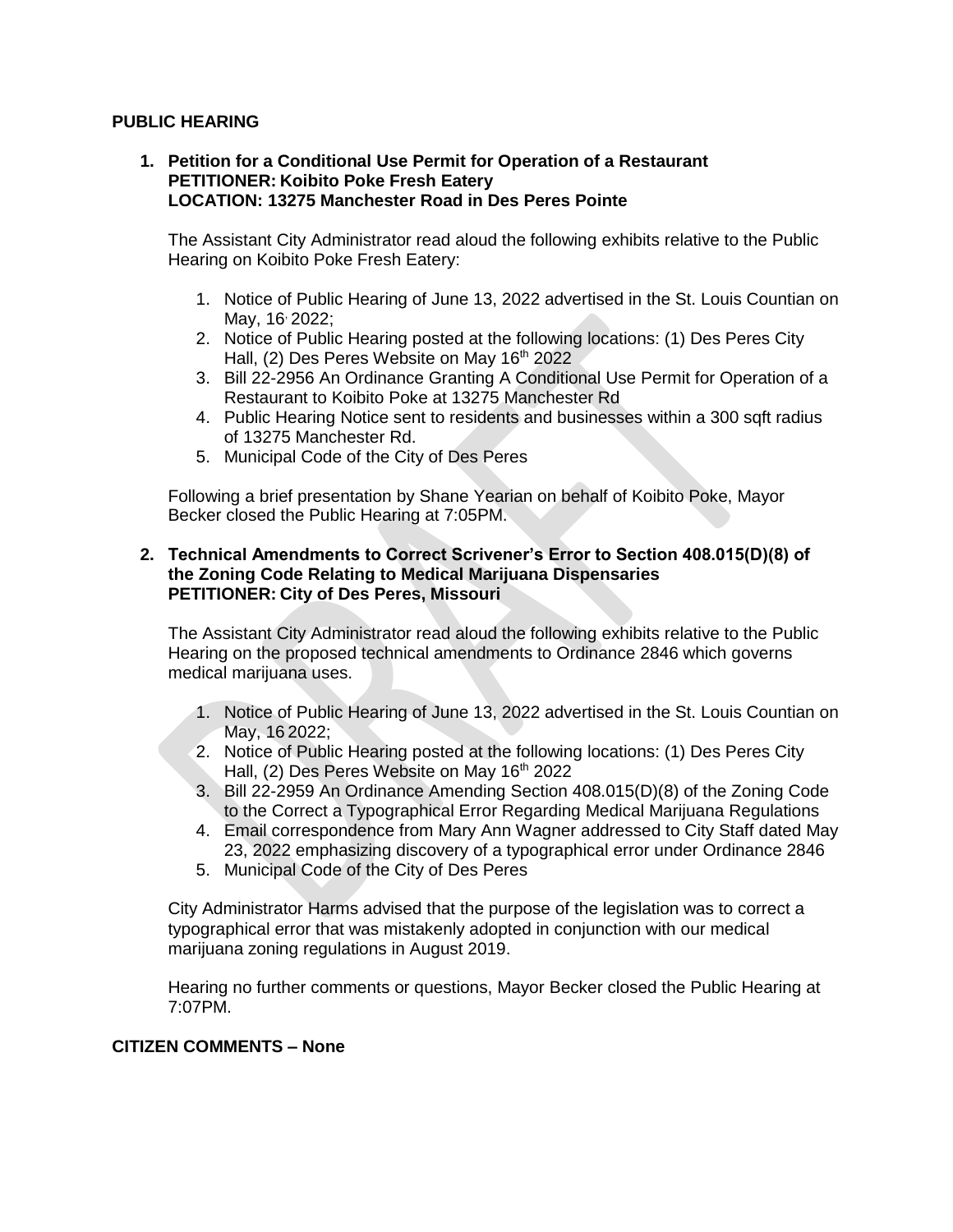# **CONSENT AGENDA**

Mayor Becker announced that there were ten (10) items currently under the Consent Agenda. At the request of Mayor Becker, Alderman Concagh read aloud those items individually:

- 1. Minutes of the Board of Aldermen Meeting of May 23, 2022
- 2. Warrant List Dated June 9, 2022
- 3. R22-3596 Acknowledging Receipt of the Annual Comprehensive Financial Report and Audit for the 2021 Fiscal Year
- 4. R22-3597 Approving a Parade Permit for St Clement of Rome Relating to a "Walk for the Poor" to be held on September 24, 2022
- 5. R22-3598 Authorizing Continued Membership in the St Louis Area Insurance Trust (SLAIT); Renewing Workers Compensation, General Liability and Police Professional Liability Coverage for the Year Beginning July 1, 2022 and Adopting a Supplemental Appropriation Relating Thereto
- 6. R22-3599 Authorizing Purchase of Public Official Liability Insurance Coverage from XL Catlin Company for the Year Commencing July 1, 2022 with a Policy Limit of \$2,000,000 and Adopting a Supplemental Appropriation Relating Thereto
- 7. R22-3600 Authorizing a Contract for Renewal of Property Insurance Coverage with Selective Insurance Company for the 12 Month Period Commencing July 1, 2022 and Adopting a Supplemental Appropriation Relating Thereto
- 8. R22-3601 Authorizing Placement of Cyber Liability Insurance Coverage with Lloyd's of London Effective July 1, 2022 and Adopting a Supplemental Appropriation Relating Thereto
- 9. R22-3602 Authorizing a Unit Price Contract with Traffic Control Co for Pavement Marking and Adopting a Supplemental Appropriation Relating Thereto
- 10. R22-3603 Adopting a Supplemental Appropriation to the Capital Improvement Fund in the Amount of \$15,500 for Public Safety Equipment and Authorizing Agreements for Purchase and Installation of Police Equipment in New Patrol Vehicles

Alderman Fitzpatrick made a motion, seconded by Alderman Concagh to approve the Consent Agenda as proposed. A roll call vote was taken with the following results: Alderman Barrett, "AYE", Alderman Fitzpatrick, "AYE", Alderman Concagh, "AYE", Alderman Kleinschmidt, "AYE" Alderman Osherow, "AYE", Alderman Pound, and "AYE". Motion passed 6-0.

# **REPORT OF THE MAYOR – Appointments**

Mayor Becker entertained a motion from the Board of Aldermen to approve the following reappointments:

# **1. Public Safety Commission**

Lawrence Beerman as Mayors Representative Term Ending June 30, 2024

## **2. Audit & Finance Committee**

- Katrina Pon, Ward One, Term to Expire June 30, 2024
- Brent Dolezalek, Ward Two, Term to Expire June 30, 2024

Following a motion by Alderman Kleinschmidt; seconded by Alderman Concagh, the Board of Aldermen unanimously approved (6-0) the appointments as recommended by Mayor Becker.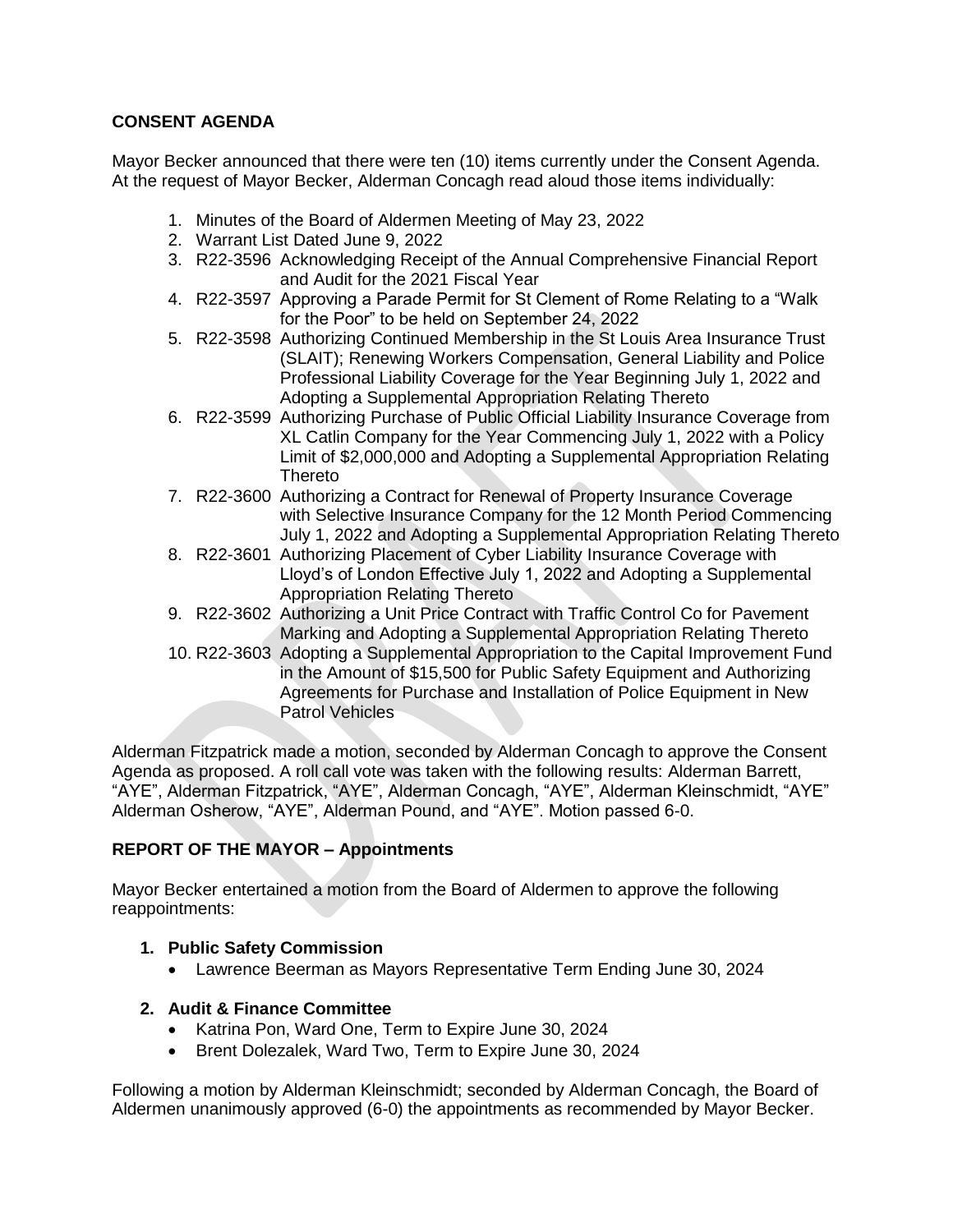# **REPORTS OF OFFICERS AND COMMITTEES**

Mayor Becker acknowledged the following advisory reports submitted by the various Boards and Commissions:

- Report of the Audit & Finance Commission Meeting of May 25, 2022
- Report of the Board of Adjustment Meeting of May 31, 2022
- Report of the Parks & Recreation Commission Meeting of June 2, 2022
- Report of the Planning & Zoning Commission Meeting of June 8, 2022

### **LEGISLATION**

#### **Unfinished Business**

### **a. B22-2956 An Ordinance Granting a Conditional Use Permit for Operation of a Restaurant to Koibito Poke at 13307 Manchester Road**

Alderman Concagh read B22-2956 for the second time.

Alderman Concagh made a motion, seconded by Alderman Kleinschmidt to approve B22-2956. A roll call vote was taken with the following results: Alderman Barrett, AYE", Alderman Concagh, "AYE", Alderman Fitzpatrick, "AYE", Alderman Kleinschmidt, "AYE" Alderman Osherow, "AYE", Alderman Pound, "AYE". Motion passed 6-0.

### **b. B22-2957 An Ordinance Approving a Boundary Adjustment Plat Between Lots 187 and 143 in Dougherty Lake Plat 5 Subdivision**

Alderman Fitzpatrick read B22-2957 for the second time.

Alderman Fitzpatrick made a motion, seconded by Alderman Kleinschmidt to approve B22-2957. A roll call vote was taken with the following results: Alderman Barrett, AYE", Alderman Concagh, "AYE", Alderman Fitzpatrick, "AYE", Alderman Kleinschmidt, "AYE" Alderman Osherow, "AYE", Alderman Pound, "AYE". Motion passed 6-0.

#### **c. B22-2958 An Ordinance Amending Section 9.3 Vacation of the Personnel Rules & Regulations of the City of Des Peres**

Alderman Pound read B22-2958 for the second time.

Alderman Pound made a motion, seconded by Alderman Fitzpatrick to approve B22-2958. A roll call vote was taken with the following results: Alderman Barrett, AYE", Alderman Concagh, "AYE", Alderman Fitzpatrick, "AYE", Alderman Kleinschmidt, "AYE" Alderman Osherow, "AYE", Alderman Pound, "AYE". Motion passed 6-0.

### **d. B22-2959 An Ordinance Amending Section 408.015(D)(8) of the Zoning Code to the Correct a Typographical Error Regarding Medical Marijuana Regulations**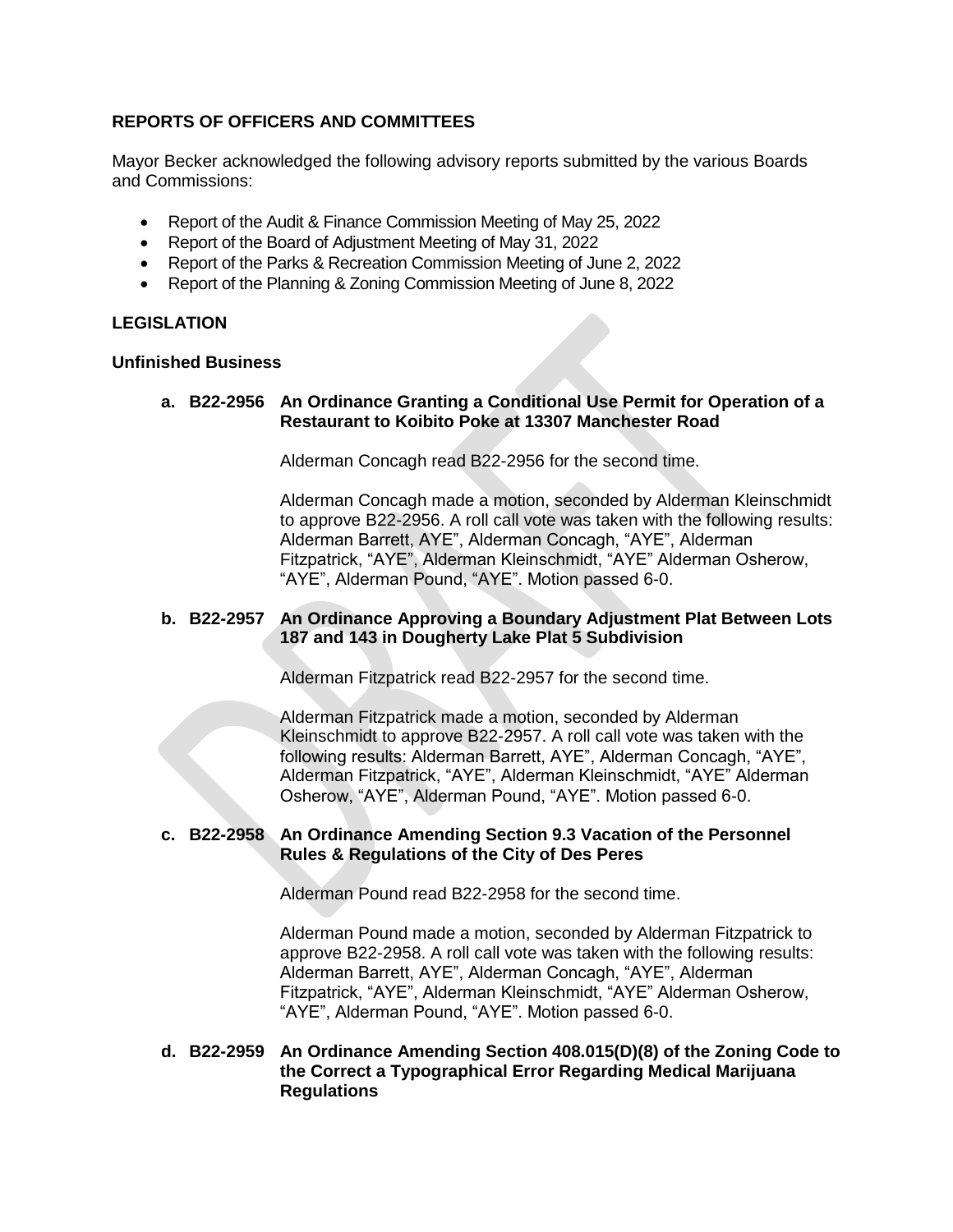Alderman Barrett read B22-2959 for the second time.

Alderman Barrett made a motion, seconded by Alderman Kleinschmidt to approve B22-2959. A roll call vote was taken with the following results: Alderman Barrett, AYE", Alderman Concagh, "AYE", Alderman Fitzpatrick, "AYE", Alderman Kleinschmidt, "AYE" Alderman Osherow, "AYE", Alderman Pound, "AYE". Motion passed 6-0.

### **e. R22-3579.1 Declaring FM K-9 a Specialized Provider under the Purchasing Code; Authorizing a Negotiated Contract for Purchase of a Public Safety Canine and Related Initial Training; and Authorizing a Supplemental Appropriation in the Public Safety (Prop P) Fund**

The Director of Public Safety provided a brief explanation of his revised recommendation on the K-9 program which now includes FM-K9 as the preferred vendor in lieu of Vapor Wake. This change is expected to save approximately \$20,000 in upfront costs which includes purchase of the dog, travel expenses, training and lodging. The revised proposal also recommends purchase of a German Shepherd breed over the Shorthaired Pointer based on its superior gun detection abilities and passive composure when interacting with the public.

Alderman Pound questioned whether this particular canine breed would be prone to hip dysplasia as it ages. Director Hall advised that hip complications are highly common with larger dog breeds including German Shepherds. However, the proposed agreement with FM-K9 includes a 2-year limited warranty to protect against certain medical conditions.

Alderman Fitzpatrick made a motion, seconded by Alderman Concagh to approve R22-3579.1 as proposed. A roll call vote was taken with the following results: Alderman Barrett, "AYE", Alderman Fitzpatrick, "AYE", Alderman Concagh, "AYE", Alderman Kleinschmidt, "AYE" Alderman Osherow, "AYE", Alderman Pound, and "AYE". Motion passed unanimously on a 6-0 vote.

Aldermen Kleinschmidt voiced is appreciation for those in the community who made financial contributions to support this effort, referencing specifically the \$25,650 in donations already received.

Mayor Becker and Aldermen Concagh formally acknowledged the Director of Public Safety for his hard work and commitment to bringing this project to fruition after months of exhaustive review.

#### **New Business**

**a. B22-2960 An Ordinance Vacating a Portion of the Right-of-Way of Old Dougherty Ferry Road from the End of the Cul-de-Sac West a Distance of 110.12 Feet** 

Alderman Kleinschmidt read B22-2960 for the first time.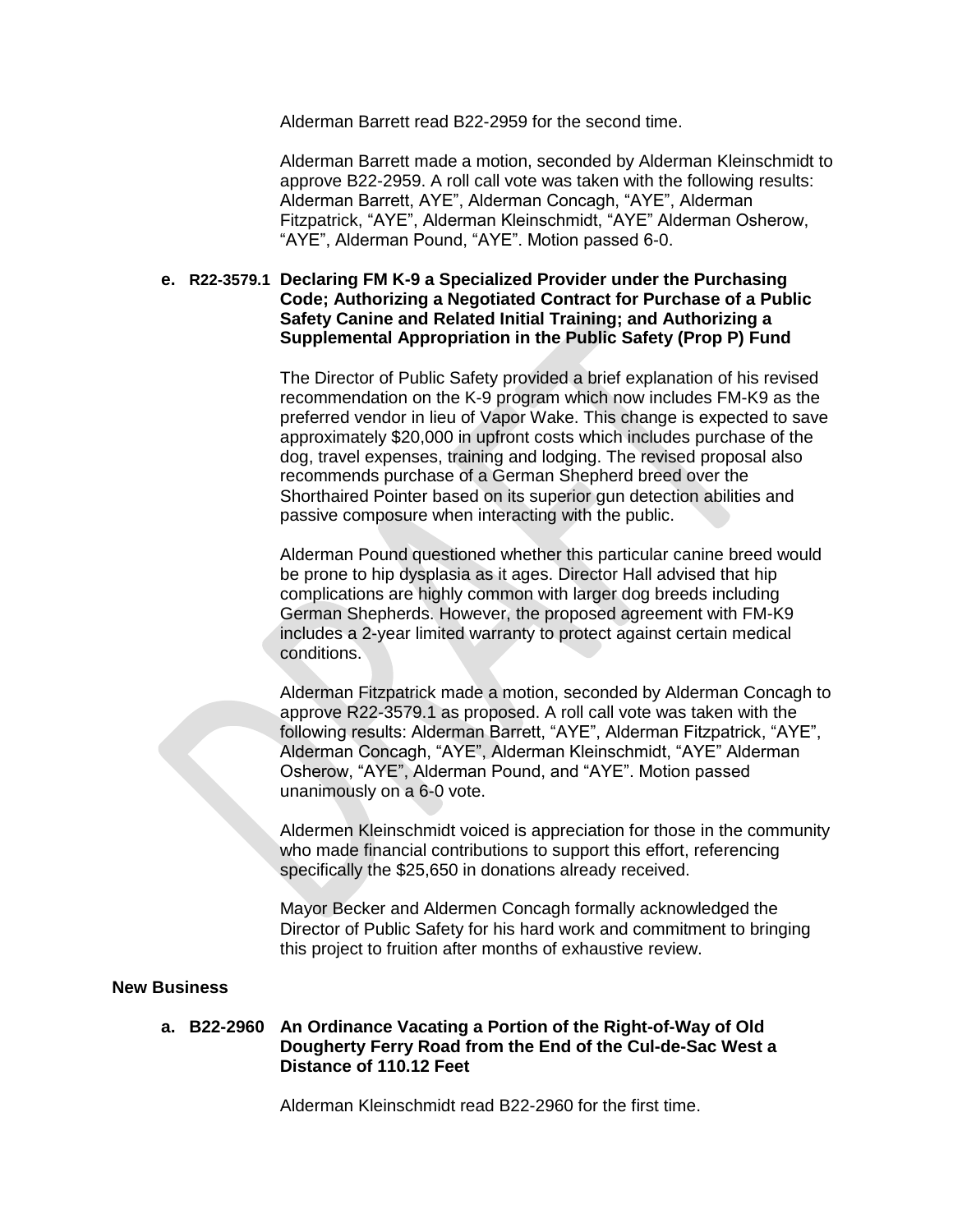Alderman Kleinschmidt made a motion to waive the rules and have B22- 2960 read for a second time, seconded by Alderman Fitzpatrick. A roll call vote was taken with the following results: Alderman Barrett, AYE", Alderman Concagh, "AYE", Alderman Fitzpatrick, "AYE", Alderman Kleinschmidt, "AYE" Alderman Osherow, "AYE", Alderman Pound, "AYE". Motion passed 6-0.

Alderman Kleinschmidt read B22-2960 for the second time.

Alderman Kleinschmidt made a motion, seconded by Alderman Fitzpatrick to approve B22-2960. A roll call vote was taken with the following results: Alderman Barrett, AYE", Alderman Concagh, "AYE", Alderman Fitzpatrick, "AYE", Alderman Kleinschmidt, "AYE" Alderman Osherow, "AYE", Alderman Pound, "AYE". Motion passed 6-0.

Alderman Kleinschmidt recognized the City Administrator for his creativity in solving this longstanding problem which originated as a contractor storage yard.

**b. B22-2961 An Ordinance Approving the First Amendment to the Cost Apportionment Agreement with the Missouri Department of Transportation Relating to Project [STP-555(614)] for Improvements to Manchester Road and Adopting a Supplemental Appropriation in the Amount of \$90,000 Relating Thereto**

Alderman Pound read B22-2961 for the first time.

Alderman Fitzpatrick made a motion to waive the rules and have B22-2961 read for a second time, seconded by Alderman Concagh. A roll call vote was taken with the following results: Alderman Barrett, AYE", Alderman Concagh, "AYE", Alderman Fitzpatrick, "AYE", Alderman Kleinschmidt, "AYE" Alderman Osherow, "AYE", Alderman Pound, "AYE". Motion passed 6-0.

Alderman Pound read B22-2961 for the second time.

Alderman Pound made a motion, seconded by Alderman Kleinschmidt to approve B22-2961. A roll call vote was taken with the following results: Alderman Barrett, AYE", Alderman Concagh, "AYE", Alderman Fitzpatrick, "AYE", Alderman Kleinschmidt, "AYE" Alderman Osherow, "AYE", Alderman Pound, "AYE". Motion passed 6-0.

### **c. B22-2962 An Ordinance Amending Ordinance 2918 Issuing a Conditional Use Permit to Shake Shack for Operation of a Restaurant with Drive-Thru Service to Correct an Error Relating to the Maximum Permitted Gross Square Feet of the Restaurant**

City Administrator Harms brought attention to a discrepancy between the approved master site plan and the enabling conditional use permit issued to Shake Shack which inadvertently understates the amount of gross floor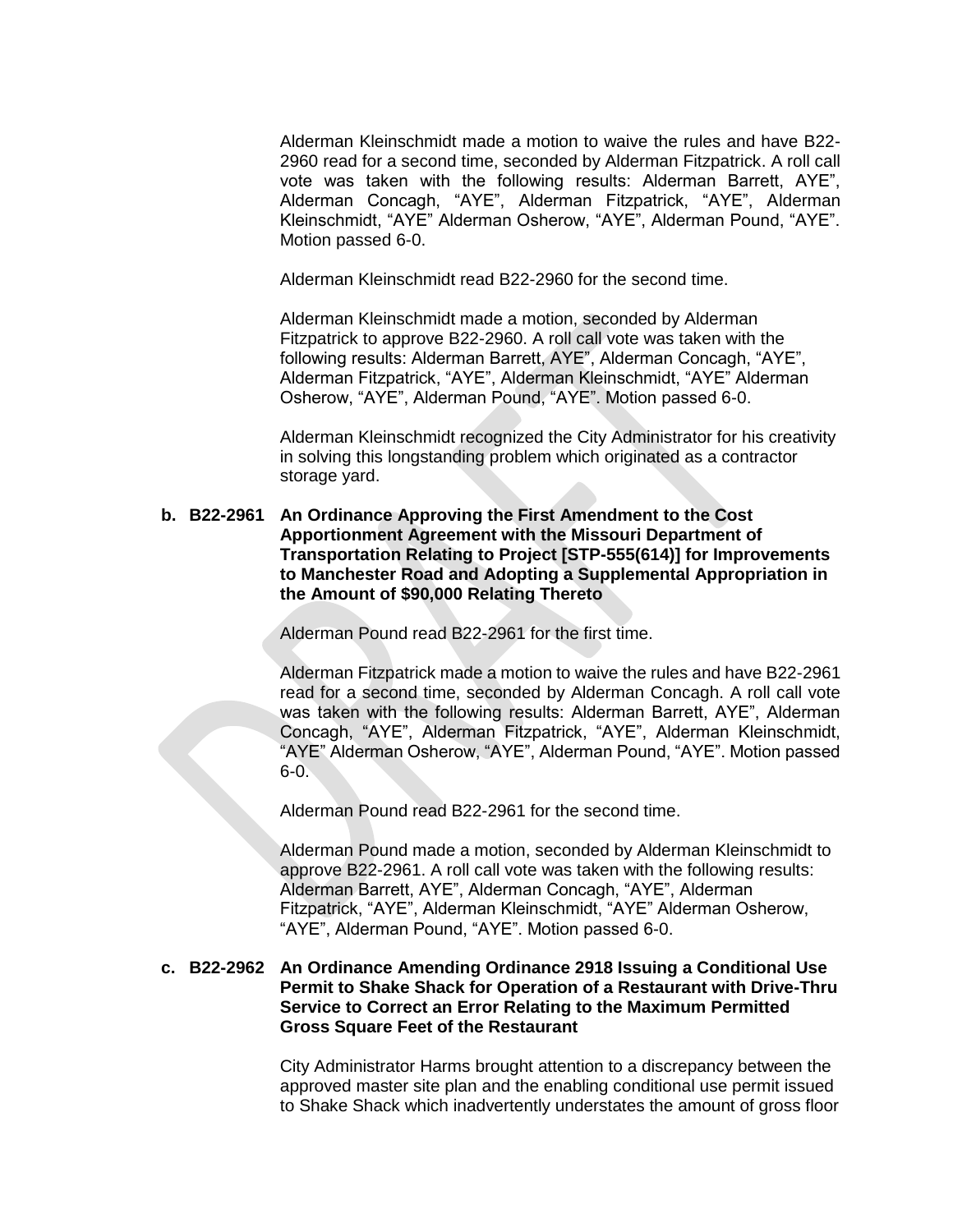area permitted as part of the development. The City Administrator advised that an amendment to the underlying ordinance would suffice to correct the error allowing the developer to remain on schedule.

Alderman Concagh read B22-2962 for the first time.

Alderman Concagh made a motion to waive the rules and have B22-2962 read for a second time, seconded by Alderman Kleinschmidt. A roll call vote was taken with the following results: Alderman Barrett, AYE", Alderman Concagh, "AYE", Alderman Fitzpatrick, "AYE", Alderman Kleinschmidt, "AYE" Alderman Osherow, "AYE", Alderman Pound, "AYE". Motion passed 6-0.

Alderman Concagh read B22-2962 for the second time.

Alderman Concagh made a motion, seconded by Alderman Kleinschmidt to approve B22-2962. A roll call vote was taken with the following results: Alderman Barrett, AYE", Alderman Concagh, "AYE", Alderman Fitzpatrick, "AYE", Alderman Kleinschmidt, "AYE" Alderman Osherow, "AYE", Alderman Pound, "AYE". Motion passed 6-0.

### **d. R22-3604 Resolution Rejecting All Bids Received May 27, 2022 for Construction of a Roundabout on Des Peres Road and Declaring the City's Intention to Rebid the Project in October 2022 for Construction in 2023**

Alderman Pound voiced his objections for committing additional funds to the roundabout project on the basis of extraordinary costs but also the limited community benefit, suggesting that Des Peres residents are not comfortable spending this amount of money for a traffic feature that services a relatively small amount of vehicles. Alderman Pound later asserted his belief that construction pricing is unlikely to subside over the next several months making it very difficult to rebid this fall. Aldermen Pound concluded that the city should pursue alternative traffic control methods, such as a signalized intersection, to keep pricing down and minimize further losses on this project.

Director of Public Works advised that a signalized intersection would substantially worsen traffic congestion at that intersection and therefore does not recommend doing so. Alderman Kleinschmidt echoed those comments using Geyer Road in Kirkwood as the example.

Alderman Kleinschmidt made a motion, seconded by Alderman Fitzpatrick to approve R22-3604 as proposed. A roll call vote was taken with the following results: Alderman Barrett, "AYE", Alderman Fitzpatrick, "AYE", Alderman Concagh, "AYE", Alderman Kleinschmidt, "AYE" Alderman Osherow, "AYE", Alderman Pound, and "AYE". Motion passed unanimously on a 6-0 vote.